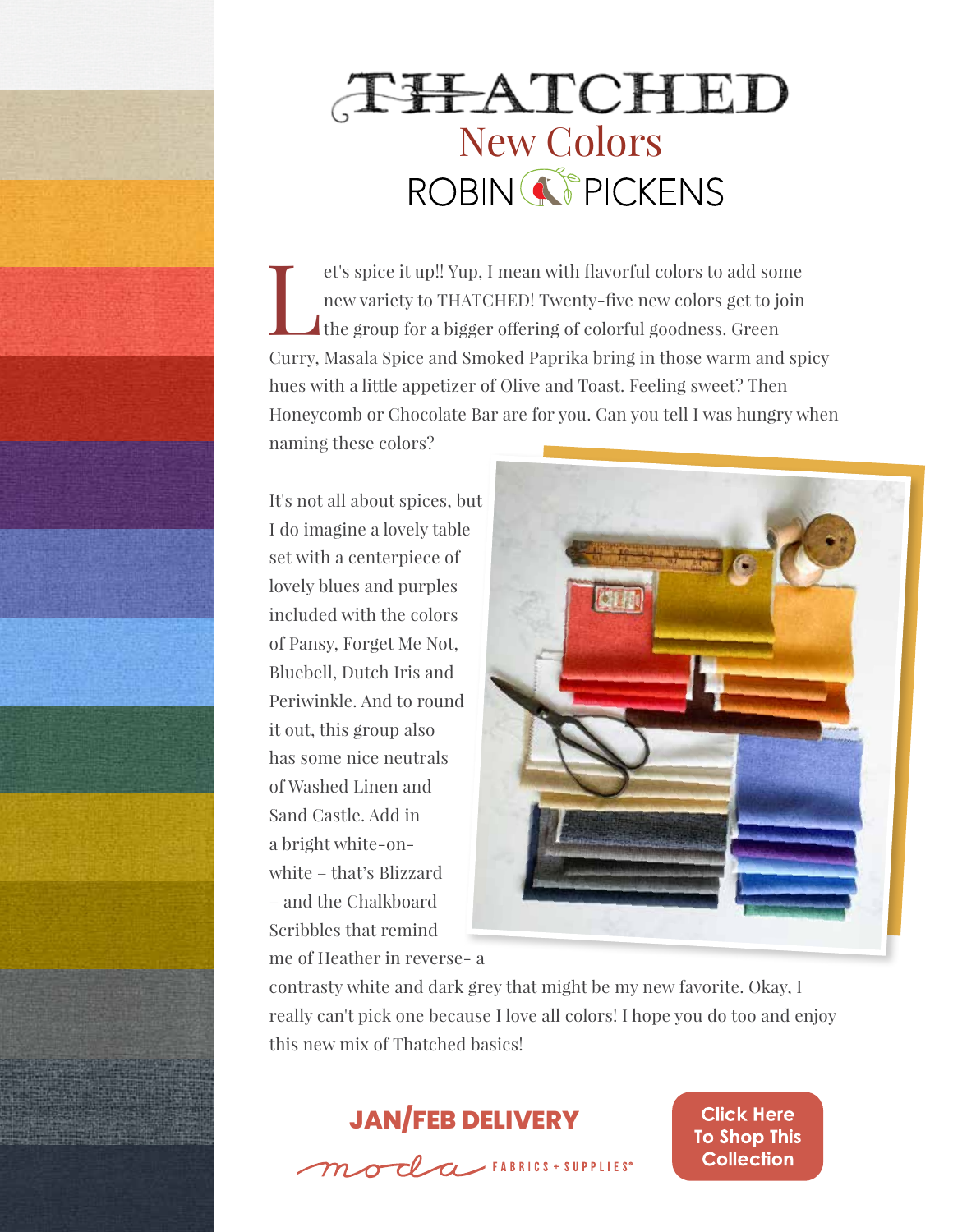## **THATCHED New Colors ROBIN COPICKENS**



RPQP SDSA137 Sit Down Stay Awhile Sit Down Pillow 20" x 20"



RPQP SDSA137 Sit Down Stay Awhile Stay Awhile Pillow 20" x 20"



RPQP SDSA137 Sit Down Stay Awhile Plus Pillow 16" x 16"



ES 507SAG Saguaro 60" x 78"



ES 422PRR Pear Pressure 40" x 52"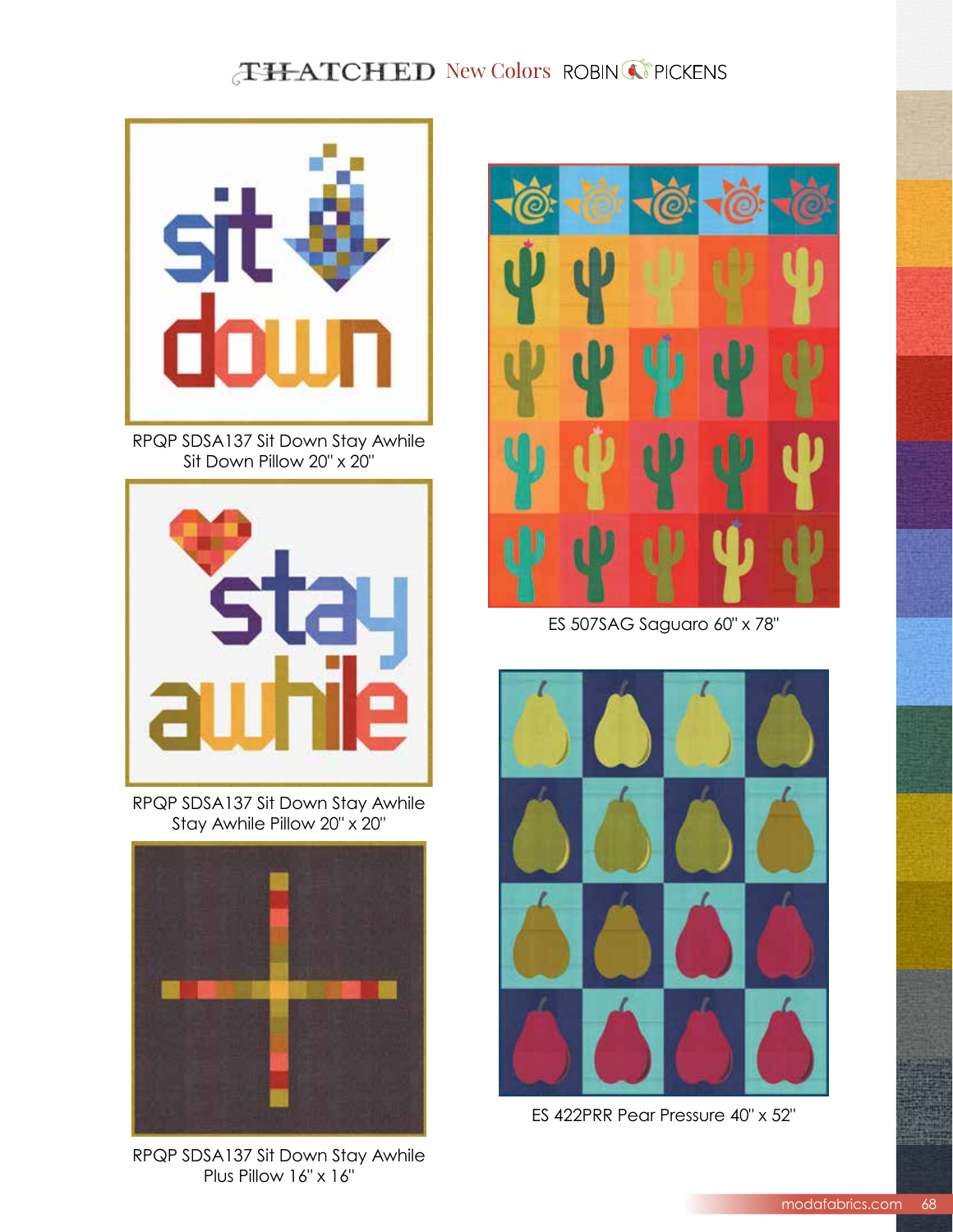## **THATCHED** New Colors ROBIN CPICKENS